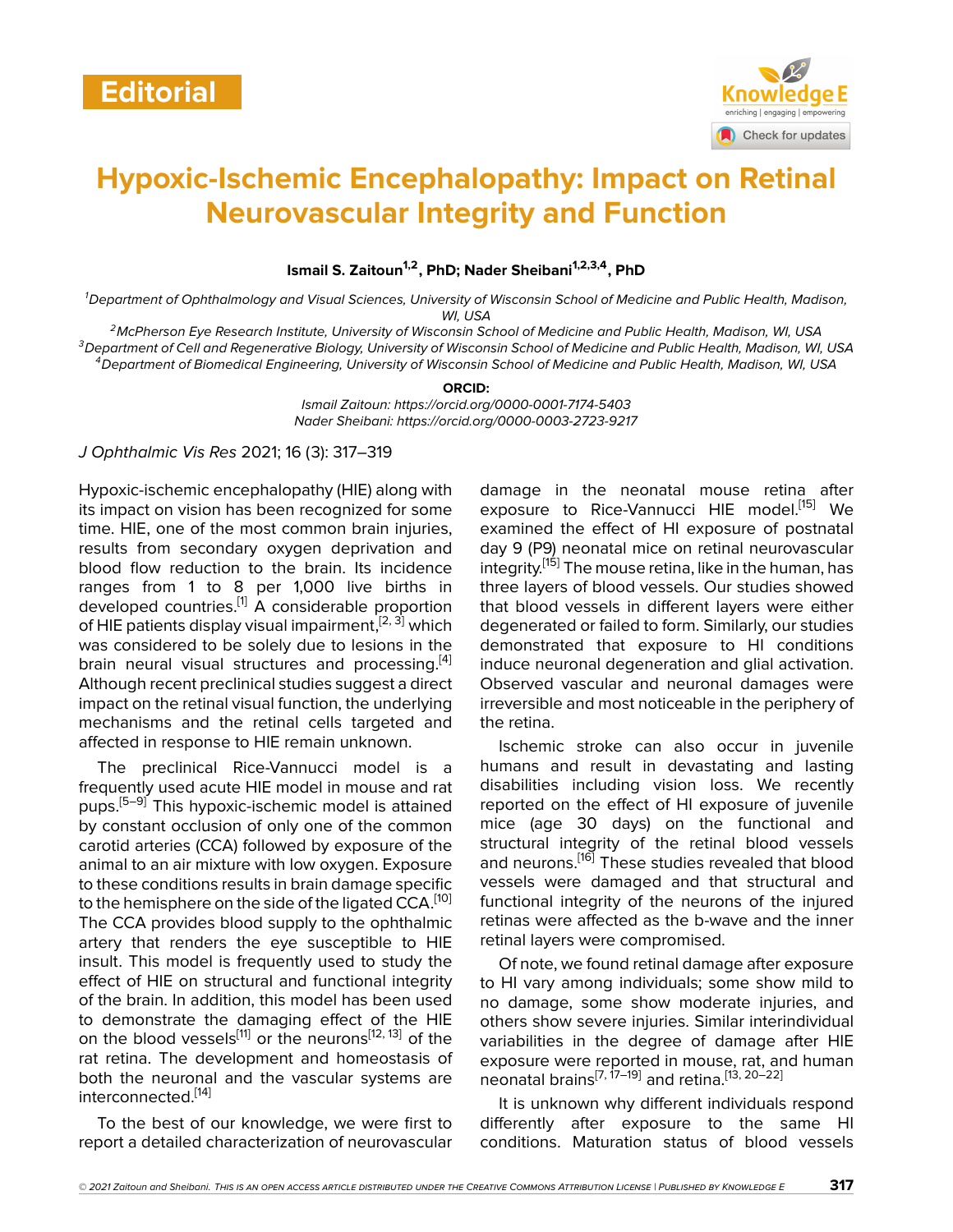and neurons could contribute to the severity of the damage after exposure to ischemic stroke. This is in line with the fact that we found the occurrence of severe retinal vascular damage to be much higher in neonates as compared with juvenile mice. Also, the magnitude of the severe damage was far more apparent and devastating in the neonate mice. Thus, age seems to play a significant role. It is also possible that variation in individual's hemodynamic properties could contribute to the HI-caused damage,<sup>[\[23\]](#page-2-12)</sup> since the vascular structure and hence hemodynamic properties varies among retinas. Also, retinas of male and female animals may show different severity of injuries after exposure to the same HI conditions, as in the brain.<sup>[\[24](#page-2-13), [25\]](#page-2-14)</sup>

Recent clinical studies have also demonstrated that HIE results in direct retinal damage in human neonates. At least 24.3% of eyes of newborns with a history of HIE were found to have retinal hemorrhage.<sup>[\[22](#page-2-11), [26](#page-2-15)]</sup> An independent study examined the retinal integrity of two infants diagnosed with HIE using a handheld spectral domain optical coherence tomography (SD-OCT) imaging system. One infant with a history of moderate HIE was found to have severe retinal damage as manifested by thinning of all layers of the retina. The second infant with a history of severe HIE had subretinal fluid but without other obvious retinal damage. These findings support the notion that the retina is a prime target of HI insult, and the severity of retinal damage is independent of the severity of brain damage. A more recent report found three out of eight (37.5%) examined infants with HIE to have various types of retinal damage, such as macular cystoid spaces, thinning in the retinal ganglion cell layer, acute middle maculopathy, and abnormally thin fovea.<sup>[\[20](#page-2-10)]</sup>

Preclinical studies including ours and recent human reports demonstrate that both neurons and blood vessels of the retina in neonates and juveniles are vulnerable to HI exposure. These findings call for more clinical attention in assessing the structural and functional integrity of retina of neonates and juvenile humans after exposure to hypoxic-ischemic insults or ischemic stroke. In addition, it is important to start effort in developing interventional methods to prevent and treat HI-induced and ischemic stroke-induced retinal neurovascular damage. The underlying mechanisms that lead to damage of neurons and blood vessels in the retina after exposure to HI conditions remain unknown.

The activation of cell death in brain begins within the first 3–24 hr after exposure to HI

conditions.<sup>[\[27\]](#page-2-16)</sup> It is likely that critical factors that are responsible for the neurovascular degeneration will be differentially expressed in the early stages of the response to the HI insult. Single cell-RNA sequencing (scRNA-Seq) method can be utilized to determine changes in the transcriptome profiles in the retina after the onset of the HI insult. Identification of altered genes/pathways known to be important for cell death, angiogenesis, and/or neurogenesis could provide more details regarding the underlying mechanisms. These pathways can be targeted for development of new therapeutics to preserve neurovascular functions not only in the brain but also in the retina.

## **Financial Support and Sponsorship**

This work was supported in part by an unrestricted award from Research to Prevent Blindness to the Department of Ophthalmology and Visual Sciences; the Retina Research Foundation; NIH grants P30 EY016665, P30 CA014520, S10 OD018221, and EY026078. NS is a recipient of RPB Stein Innovation Award.

### **Conflicts of Interest**

There is no conflict of interest.

## *REFERENCES*

- <span id="page-1-0"></span>1. Douglas-Escobar M, Weiss MD. Hypoxic-ischemic encephalopathy: a review for the clinician. *JAMA Pediatr* 2015;169:397–403.
- <span id="page-1-1"></span>2. Cioni G, Bertuccelli B, Boldrini A, Canapicchi R, Fazzi B, Guzzetta A, et al. Correlation between visual function, neurodevelopmental outcome, and magnetic resonance imaging findings in infants with periventricular leucomalacia. *Arch Dis Child Fetal Neonatal Ed* 2000;82:F134–F140.
- <span id="page-1-2"></span>3. McCulloch DL, Taylor MJ, Whyte HE. Visual evoked potentials and visual prognosis following perinatal asphyxia. *Arch Ophthalmol* 1991;109:229–233.
- <span id="page-1-3"></span>4. Hoyt CS. Brain injury and the eye. *Eye* 2007;21:1285–1289.
- <span id="page-1-4"></span>5. Sheldon RA, Sedik C, Ferriero DM. Strain-related brain injury in neonatal mice subjected to hypoxia-ischemia. *Brain Res* 1998;810:114–122.
- 6. Cikla U, Chanana V, Kintner DB, Udho E, Eickhoff J, Sun W, et al. ERalpha signaling is required for TrkB-mediated hippocampal neuroprotection in female neonatal mice after hypoxic ischemic encephalopathy(1,2,3). *eNeuro* 2016;3.
- <span id="page-1-5"></span>7. Rice JE 3rd, Vannucci RC, Brierley JB. The influence of immaturity on hypoxic-ischemic brain damage in the rat. *Ann Neurol* 1981;9:131–141.